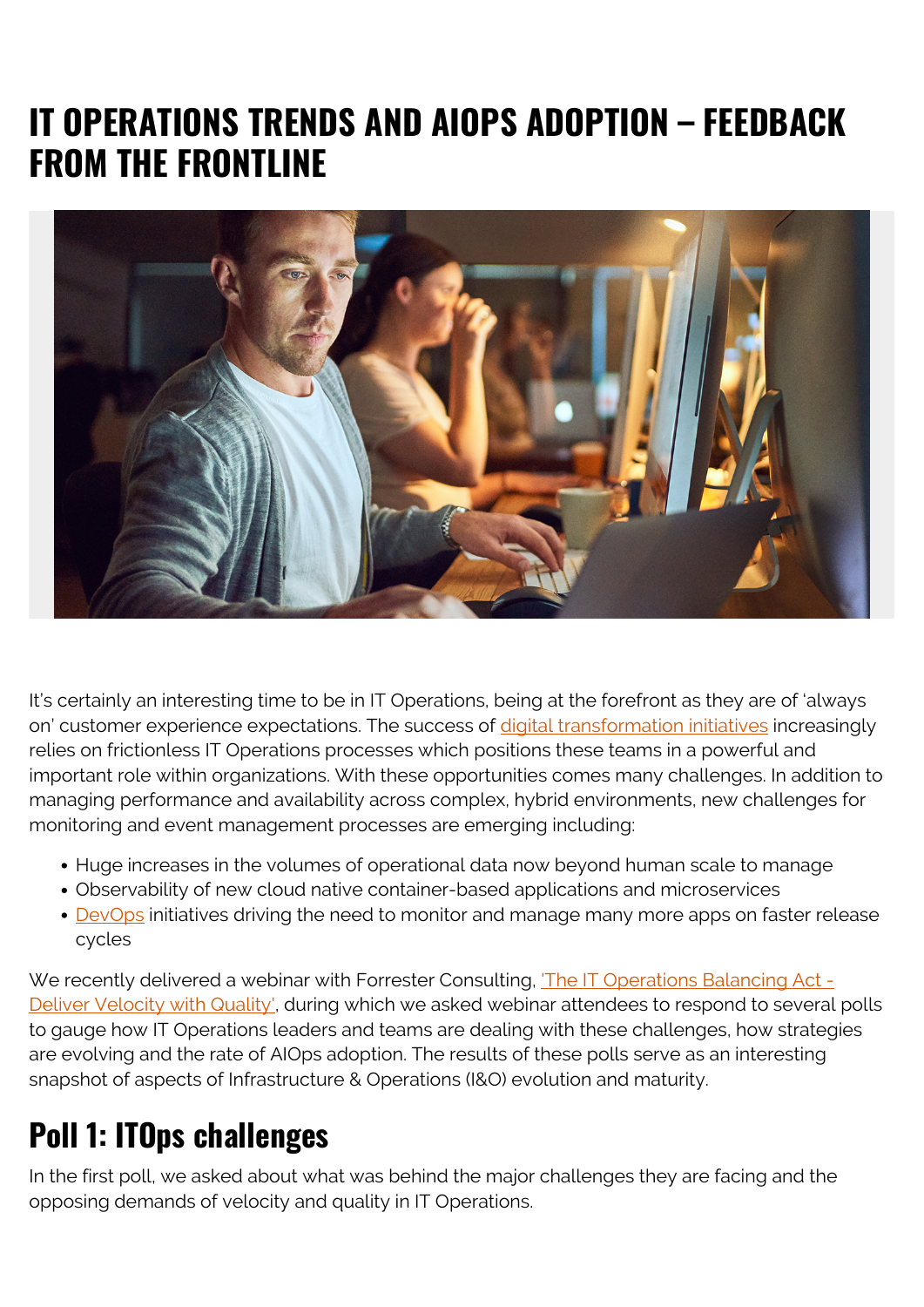#### **Poll 1: What factors are challenging IT Ops processes and driving the need to balance velocity with quality in your organization? (Choose any answer that is relevant – multiple answers if required.)**

#### **Results:**

|               | Digital transformation initiatives                                                              | 44% |
|---------------|-------------------------------------------------------------------------------------------------|-----|
|               | DevOps processes                                                                                | 34% |
| ્ર            | Adoption of new technologies (cloud, containers, microservices, cloud native apps) 73%          |     |
| $\mathcal{A}$ | Increased volumes of IT Operations data                                                         | 51% |
|               | The adoption of new technologies is the biggest challenge according to respondents which is not |     |

surprising given the large increases we are seeing in containerized applications being run in production. According to [Gartner,](https://www.gartner.com/document/3955920) by 2023, more than 70% of global organizations will be running more than two containerized applications in production, up from less than 20% in 2019. These cloudnative apps and containers are creating monitoring visibility gaps that challenge traditional monitoring practices. As discussed in the webinar, a holistic approach to monitoring and event management across traditional on-prem and new cloud and container environments with consolidation of all IT operations data in a single, AI driven solution is key to overcoming this challenge.

# **Poll 2: Siloed vs holistic I&O processes**

The second poll we asked our webinar audience was related to how they are transitioning from a siloed approach to I&O processes with, for example, multiple monitoring tools for different technologies and little integration between ITOM and other IT processes to a more integrated and holistic approach.

As IT Operations teams are dealing with more complex environments and new technologies like [containers and microservices](https://blogs.bmc.com/blogs/getting-started-containers-microservices/), the disadvantages of a siloed approach to monitoring and event management are becoming ever more apparent. During the webinar, Rich Lane from Forrester pointed out some of the key challenges that arise from this approach:

- Too many voices looking at disparate sets of siloed data
- No real way to correlate events, logs, etc. to call volume
- No clear sense of incident ownership
- [Unnecessarily long MTTR](https://blogs.bmc.com/blogs/mtbf-vs-mtff-vs-mttr-whats-difference/)

### **Poll 2: Do you consider your I&O processes to be siloed or holistic and integrated or in transition between the two?**

### **Results:**

- 1. Silo'd 41%
- 2. Holistic and Integrated 10%
- 3. In transition 48%

The poll results show that this is very much an issue within IT Ops teams today although it is encouraging that almost 50% of respondents are 'in transition' and in the process of breaking down the silos both within IT Ops and across other IT disciplines such as ITSM. Indeed, AIOps can be a key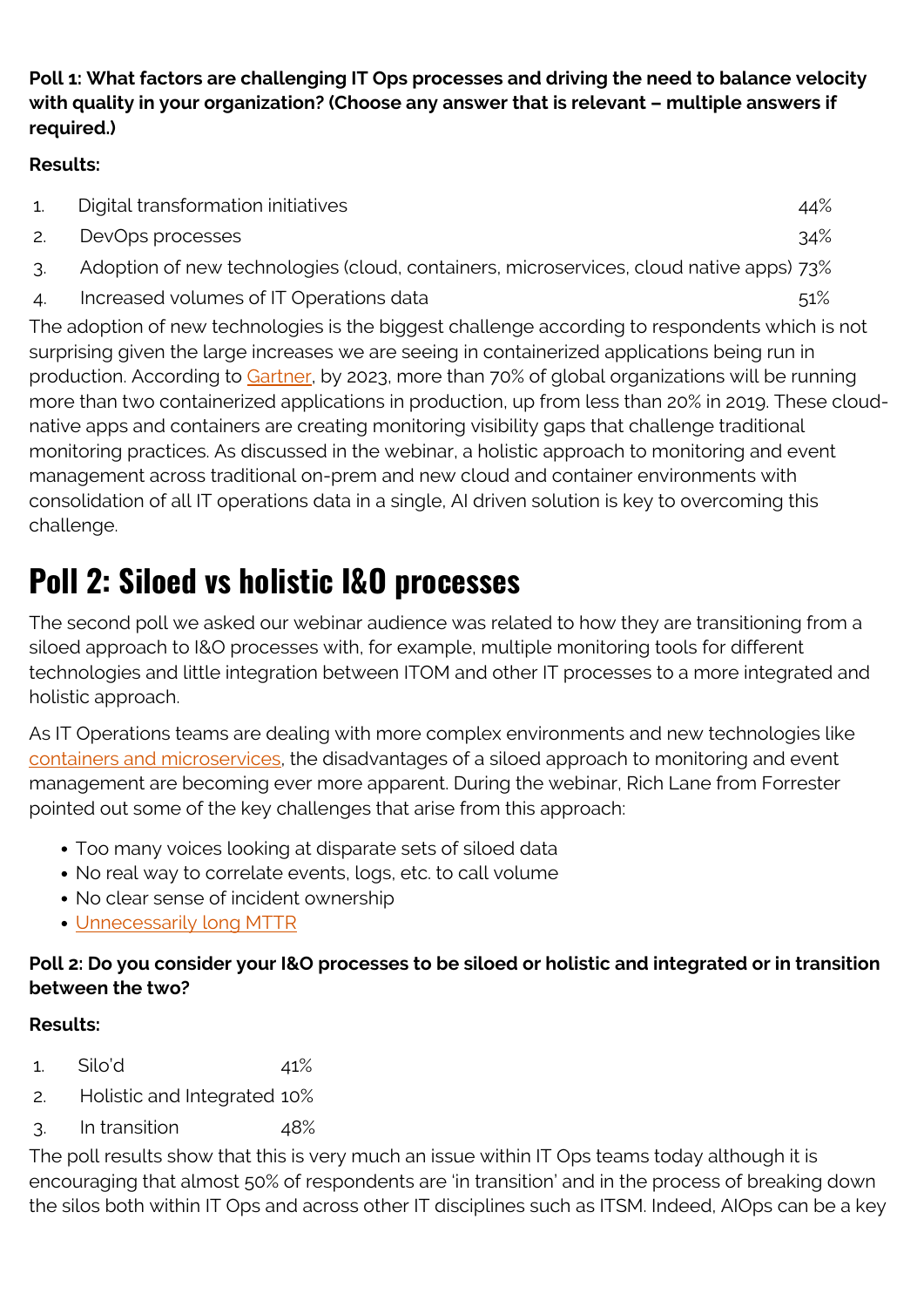facilitator of this transition by unifying all business data under one umbrella and pairing intelligence with automation to bridge processes, drive automation and increase visibility.

## **Poll 3: AIOps adoption**

This brings us to the results of our next poll of the webinar which was focused on AIOps adoption. Having asked this exact same question in an AIOps webinar we delivered back in June 2019, we can compare the evolution of AIOps adoption across 9 months.

#### **Poll 3: At what stage of AIOps adoption is your IT Ops team?**

#### **Results:**

|                                     |       | Feb 2020 June 2019 |
|-------------------------------------|-------|--------------------|
| Exploring options & use cases       | 70%   | 62%                |
| Planning to deploy                  | 21%   | 15%                |
| Actively deploying                  | $9\%$ | 19%                |
| Fully implemented AIOps strategy 0% |       | 4%                 |

So, the categories of exploring options and planning for AIOps have gone up between June 2019 and February 2020 which we would expect as awareness of the benefits has grown. Conversely, the categories of actively deploying and having fully implemented AIOps have gone down. There was general agreement from the discussion and comments on the webinar that this reflects a more realistic approach to AIOps today than many IT Ops teams had 9 months ago. There is now broad recognition of the potential immense value of a successful AIOps strategy and many organizations are therefore taking a more planful and considered approach to implementing AIOps use cases.

## **Poll 4: I&O maturity**

Our last poll was focused on transformation and maturity across Infrastructure & Operations organizations and processes. As IT Operations struggles to achieve that balancing act of maintaining performance while moving at the speed required by digital innovation, what are the key ways they are transforming and moving along the I&O maturity curve?

### **Poll 4: What is the level of I&O maturity in your organization**

#### **Results:**

| 1. Low level maturity - manual processes, legacy systems, no AI/ML, Dev and Ops<br>separated, silos of monitoring.       | $50\%$ |
|--------------------------------------------------------------------------------------------------------------------------|--------|
| Medium level maturity – some automated processes, applying AI/ML for limited use<br>cases, supporting DevOps initiatives | 47%    |

3. High Level Maturity – Single pane of glass, consolidated monitoring, fully implemented S. Then Ecver Maturity Single pane or glass, consolidated monitoring, ratty implemented 3%<br>AlOps use cases, automated event resolution

Our webinar respondents took a very realistic approach to this poll as well with 50% recognizing they are still at low level maturity and a slightly smaller number at medium level with only 3% at high level. This is reflective of the market although the fact that many realize they are at these low and medium maturity levels will no doubt foreshadow significant change and innovation in IT Operations processes in the coming years.